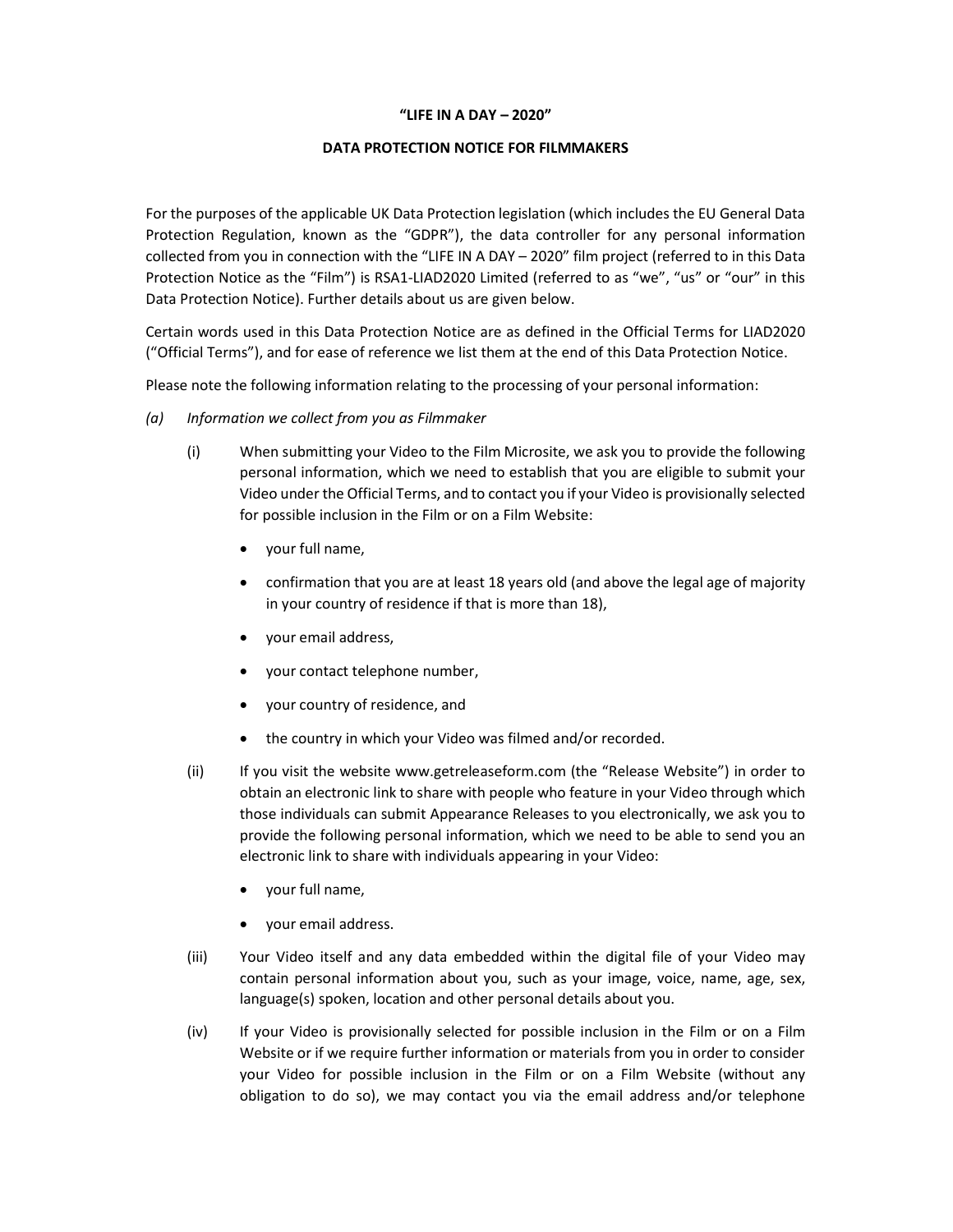number you have given us, for purposes connected with the Film or any Film Website, including obtaining from you a physical copy of your Video or another digital copy (or a higher resolution copy) of your Video and additional documentation concerning the use of your Video, such as a Filmmaker Release, and, where applicable, Appearance Releases from individuals appearing recognisably in your Video and/or Location Releases (unless you have already provided these to us at the point of submitting your Video to the Film Microsite) and/or other applicable releases. We will also ask you at this point to provide your home address, which we will use for the purposes of applying or enforcing the Official Terms, should this be required and (where required by distributors and licensees of the Film and insurers for the Film) assisting in establishing the identity of all users whose submissions are included in the Film. We also ask you to provide your name in Appearance Releases and Location Releases you submit to us in order to identify the relevant Video to which such Appearance Releases and Location Releases relate.

(v) We may collect other personal information from you in connection with the Film or any Film Website, but only if you consent to providing such information.

## (b) How we use your information, and the legal basis

- (i) We will use the personal information we collect from you, or which you provide in your Video, to exercise our rights and carry out our obligations under the Official Terms, on the basis that it is necessary for the performance of the contract we have with you, and our legitimate interests in producing, making available and exploiting the Film and any Film Website.
- (ii) We will also use your personal information to respond to any queries or complaints we receive and to deal with any legal disputes, on the basis that it is necessary for our legitimate interests in producing and making available the Film and any Film Website.
- (iii) We may disclose information from or about you if it is necessary for compliance with a legal obligation to which we are subject (for example, if we are required to do so by a court order), or on the basis that it is necessary for our legitimate interests to do so (for example, in order to apply or enforce the Official Terms). This may also include exchanging information with other companies and organisations for the purposes of legal advice and enforcement.
- (iv) If we transfer all, or substantially all, of our business assets to another company, that company will acquire the personal information we have collected and will assume the rights and obligations with respect to that personal information, on the basis that it is necessary for the purposes of our legitimate interests in transferring our business.
- (v) If with your consent we collect other personal information from you in connection with the Film or any Film Website, we will only use it on the basis of that consent.
- (vi) Except as set out above and in the following paragraph (c), we will not sell or disclose any of the personal information we collect from you to any third party.
- (c) Who we share your information with
	- (i) In order to produce, distribute, publicise, promote, market, make available and exploit the Film and any Film Website and to collect your personal data , we will use the input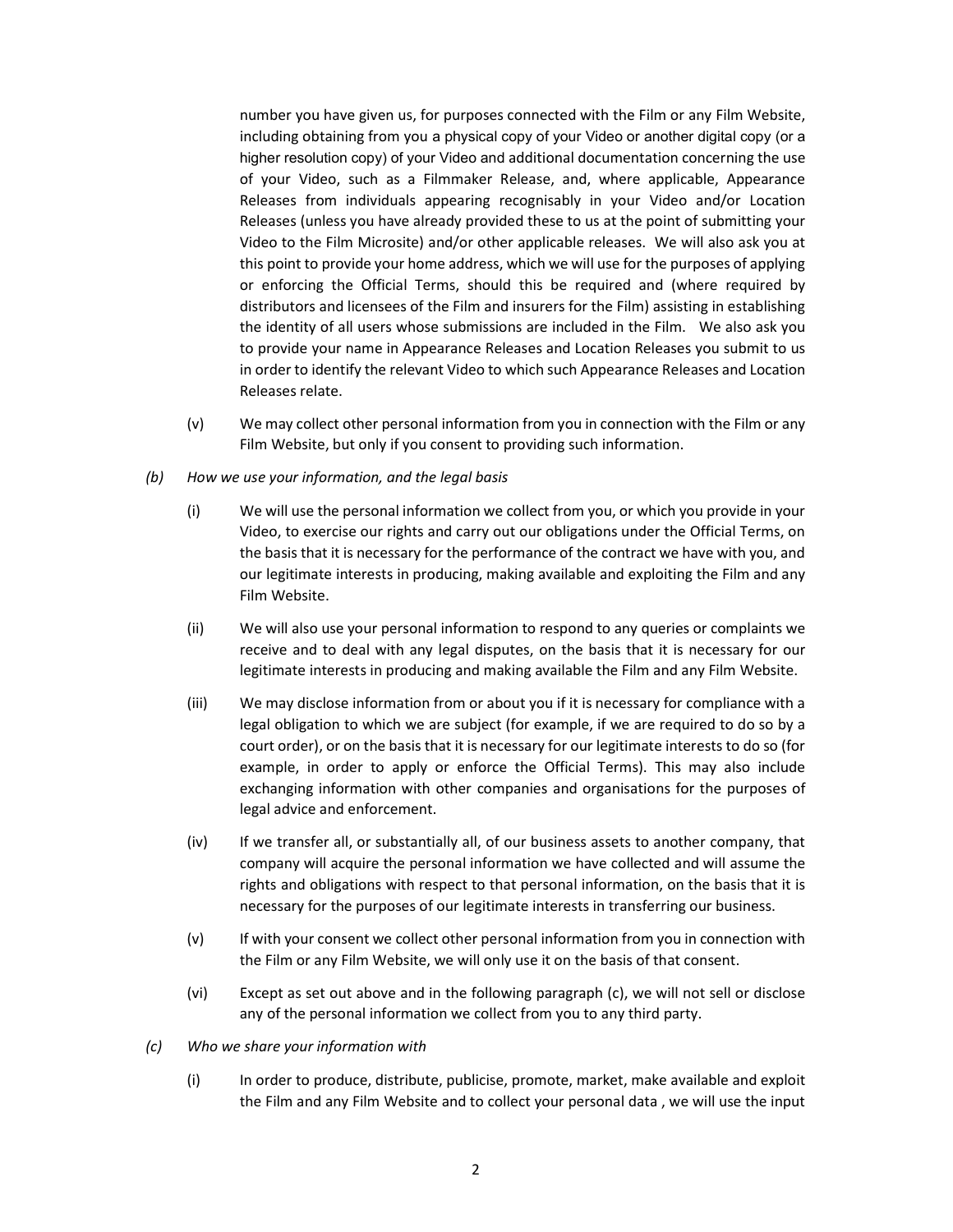of and/or grant or licence rights to third party suppliers, content hosting services providers, partners, distributors and licensees (for instance, Google and other third party suppliers involved in any Film Website, operators of the Release Website or other digital platforms which issue, collect and/or process electronic copies of release forms and any third parties involved with the distribution, publicity, promotion, marketing, making available and exploitation of the Film on YouTube, any other Google services and in any other media worldwide). This may require the disclosure to such third parties of your contact details, as well as further personal information about you (including any of your personal data included in the Video) which is relevant to the production, distribution, publicity, promotion, marketing, making available and/or exploitation of the Film and any Film Website, including without limitation potential opportunities for you to participate in publicity, promotion and marketing for the Film. We may also share any of the release forms provided by you (including the personal data included in such releases) with distributors and licensees of the Film and insurers for the Film in order to evidence our clearance of all necessary rights in the Film. This information may be transferred electronically (by e-mail or otherwise), but we will only provide such information to third parties on a confidential basis, and in a manner that safeguards the security of your personal information.

- (ii) Some of the third party suppliers, distributors and licensees we use may be situated in countries outside Europe (such as Australia and the USA) that do not always have the same standards of Data Protection laws as the UK. However, in this case we will ensure that appropriate (based on the EU-US Privacy Shield, or the EU model contract clauses, or otherwise) are in place to ensure that your information is adequately protected, and that enforceable rights and effective legal remedies are available for data subjects.
- (d) How long do we keep personal information?
	- (i) We will retain the personal information you provide when visiting the Release Website or submitting your Video to the Film Microsite or whilst your Video is being considered for inclusion in the Film or any Film Website and any personal information about you included in your Video and any data embedded within the digital file of your Video for 12 months (but subject to sub-paragraph (ii) below), or if subsequently your Video is selected for inclusion in the Film or any Film Website, for so long as the Film or the relevant Video is protected by copyright, or (in either case) for longer in case of issues arising relating to your Video or its inclusion in the Film or any Film Website (in which case the information will be retained for as long as it is relevant).
	- (ii) Whether or not your Video is selected for inclusion in the Film or any Film Website, we and our partners, distributors and licensees involved in the production, publicity, promotion, marketing, making available and exploitation of the Film, any Film Website or any future similar audiovisual project may wish to contact you in future by email to (A) provide you with updates and other information relating to the Film or any Film Website, including for example information about premieres and screenings of the Film and (B) invite you to contribute to a similar audiovisual project. If we do, we will use your name and email address for this purpose, on the basis that it is necessary for the purposes of our legitimate interests in promoting and producing the Film and any such other similar audiovisual project in future, but you can opt out of this by ticking the relevant box situated on the Film Microsite to indicate that you do not wish to receive such emails, and all emails we send you in future (other than in relation to your Video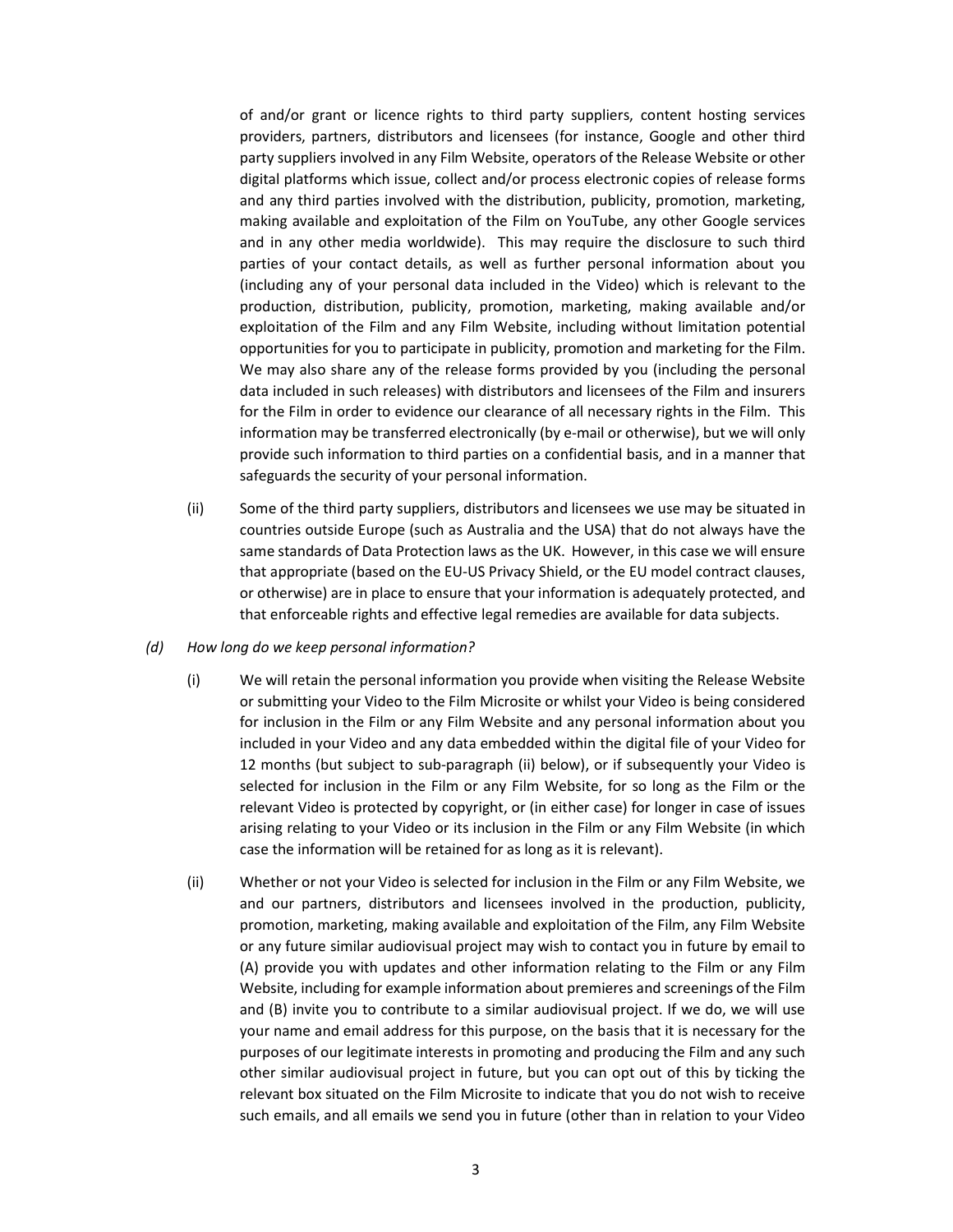for the Film or any Film Website) will contain a link to opt out of further such contact from us. Unless you do opt out, we will retain your name and email address for so long as it is relevant to do so.

- (iii) At the end of the periods indicated above, it may not be possible in certain cases to physically delete the data (for instance, where it is stored on a secure external server), in which case we will take appropriate steps to ensure that it is not available for re-use or disclosure to third parties.
- (e) Your rights as a data subject

As a data subject you have certain rights including:

- (i) the right to access the information held about you;
- (ii) the right to ask us not to process your personal data for marketing purposes;
- (iii) the right to ask us to rectify inaccurate personal data about you;
- (iv) the right to receive your personal data in a structured, commonly used and machinereadable format and to transmit the data to another controller without hindrance (data portability);
- (v) the right to ask for the restriction of personal data concerning yourself that is inaccurate, unlawfully processed, or no longer required;
- (vi) the right to ask for the erasure of personal data concerning yourself where processing is no longer necessary, or the legitimate interests we have in processing your data are overridden by your interests, rights and freedoms as the data subject;
- (vii) where the processing of your personal data is based on a consent you have given, you have the right to withdraw that consent at any time; and
- (viii) the right to make a complaint about to the supervisory authority (the UK Information Commissioner's Office).

## (f) Cookies

The Film Website uses cookies and similar technologies from Google Analytics, Google tags, Floodlight Tags and Urchin Traffic Monitor tags, with your consent. These allow us to analyze traffic to the site, and optimize the site for the best user experience.

You can obtain further information about them at https://policies.google.com/technologies/cookies.

(g) Further information

If you have any questions or requests regarding our use of your personal information, please contact us by email to: privacylifeinaday@gmail.com or write to us at: RSA1-LIAD2020 Limited, 42-44 Beak Street, London, W1F 9RH, England.

RSA1-LIAD2020 Limited, registered in England and Wales, registered number 12579153, registered office 42-44 Beak Street, London, W1F 9RH, England.

(h) Definitions used in this Data Protection Notice